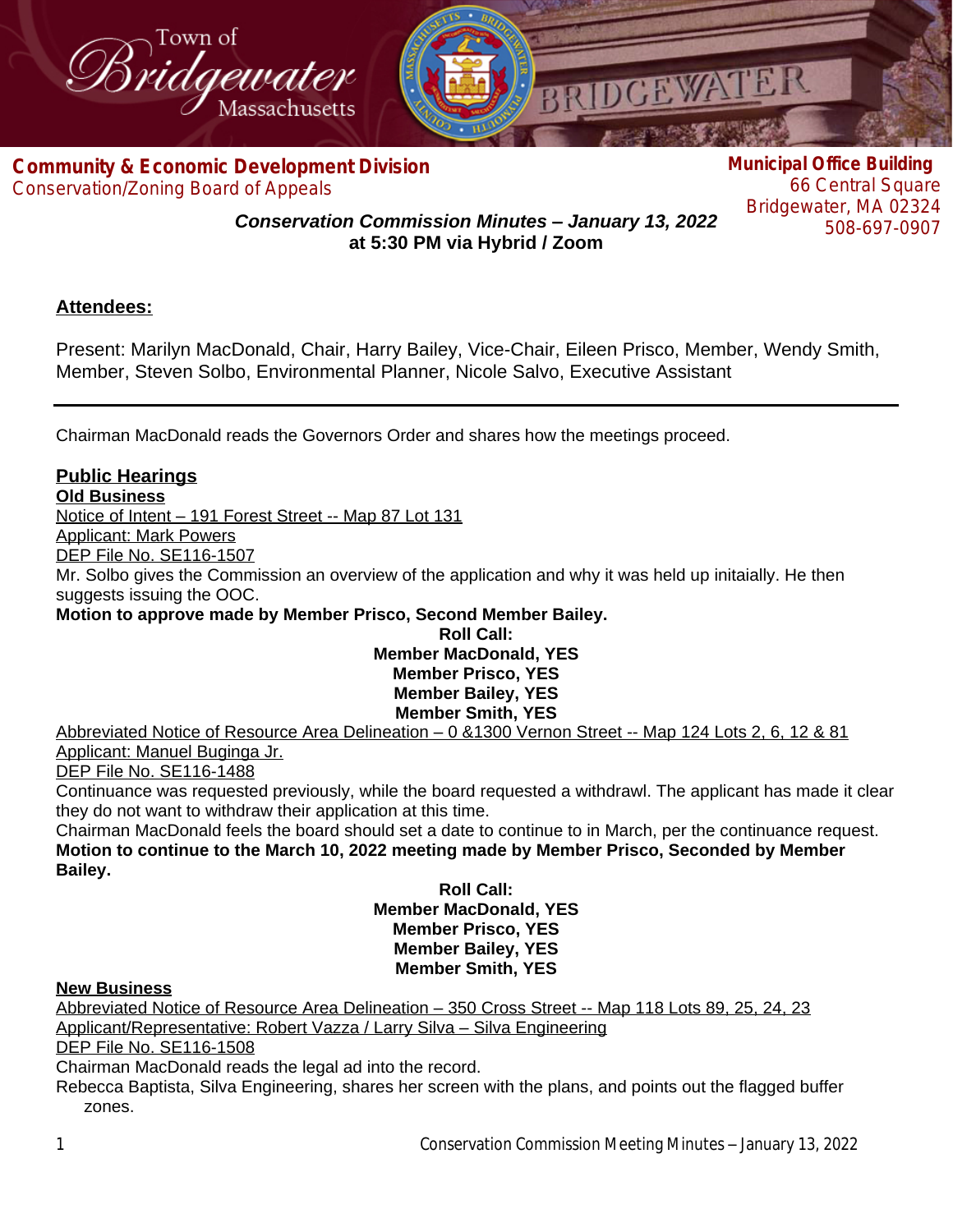

#### **Com[munity & Economic Development Division](http://www.bridgewaterma.org/)** Conservation/Zoning Board of Appeals:<br>Conservation/Zoning Board of Appeals: condensed with the flogging Members agreed they would like to walk **Municipal Office Building** Mr. Solbo confirmed he walked the site and agreed with the flagging. Members agreed they would like to walk 02324 508-697-0907 **Motion to continue to 1/27/2022 meeting made by Member Prisco, Seconded by Member Bailey.** the site. **Roll Call: Member MacDonald, YES Member Prisco, YES Member Bailey, YES**

## **Member Smith, YES**

Notice of Intent – Flagg Street

Applicant: Azu Etoniru, Town of Bridgewater

DEP File No. SE116-1509

Chairman MacDonald reads the legal ad into the record.

DPW Director Azu Etoniru, introduces Paul Turrell from STV, whom is the engineer and land surveyor for the project.

This is a reconstruction of Flagg Street to improve the road and pedestrian use on the south side. They will be replacing the water lines along 5,500 linear feet of roadway. Drainage will be increased by 1 outlet, and they will replace aged metal pipes that need to be done. There will be 25 sf impact on wetlands.

Mr. Solbo suggests the OOC be issued and that he will make consistent visits.

All members agreed this was a needed upgrade to the road.

**Motion to close the public hearing made by Member Prisco, Seconded by Member Smith.**

**Roll Call: Member MacDonald, YES Member Prisco, YES Member Bailey, YES Member Smith, YES Motion to issue the OOC made by Member Prisco, Seconded by Member Smith. Roll Call:**

**Member MacDonald, YES**

**Member Prisco, YES**

**Member Bailey, YES**

**Member Smith, YES**

Amended Order of Conditions – 218R Auburn Street -- Map 78 Lots 56 Applicant/Representative: Darren Michaelis, Foresight Engineering

DEP File No. SE116-1471

Chairman MacDonald reads the Legal Ad into the record.

Darren Michaels, Foresight Engineering spoke about the project changes and that meant the grading needed to change. This is out of the 25' do not disturb zone.

Mr. Solbo has been out to the site; it is steep and states there could be erosion issues that they should keep an eye on. He does recommend an approval, and considers this a minor amendment. He will also check erosion controls per-construction and during larger rain events.

**Motion to close the public hearing made by Member Prisco, Seconded by Member Smith.**

**Roll Call: Member MacDonald, YES Member Prisco, YES Member Bailey, YES Member Smith, YES Motion to approve made by Member Prisco, Seconded by Member Bailey. Roll Call:**

2 Conservation Commission Meeting Minutes – January 13, 2022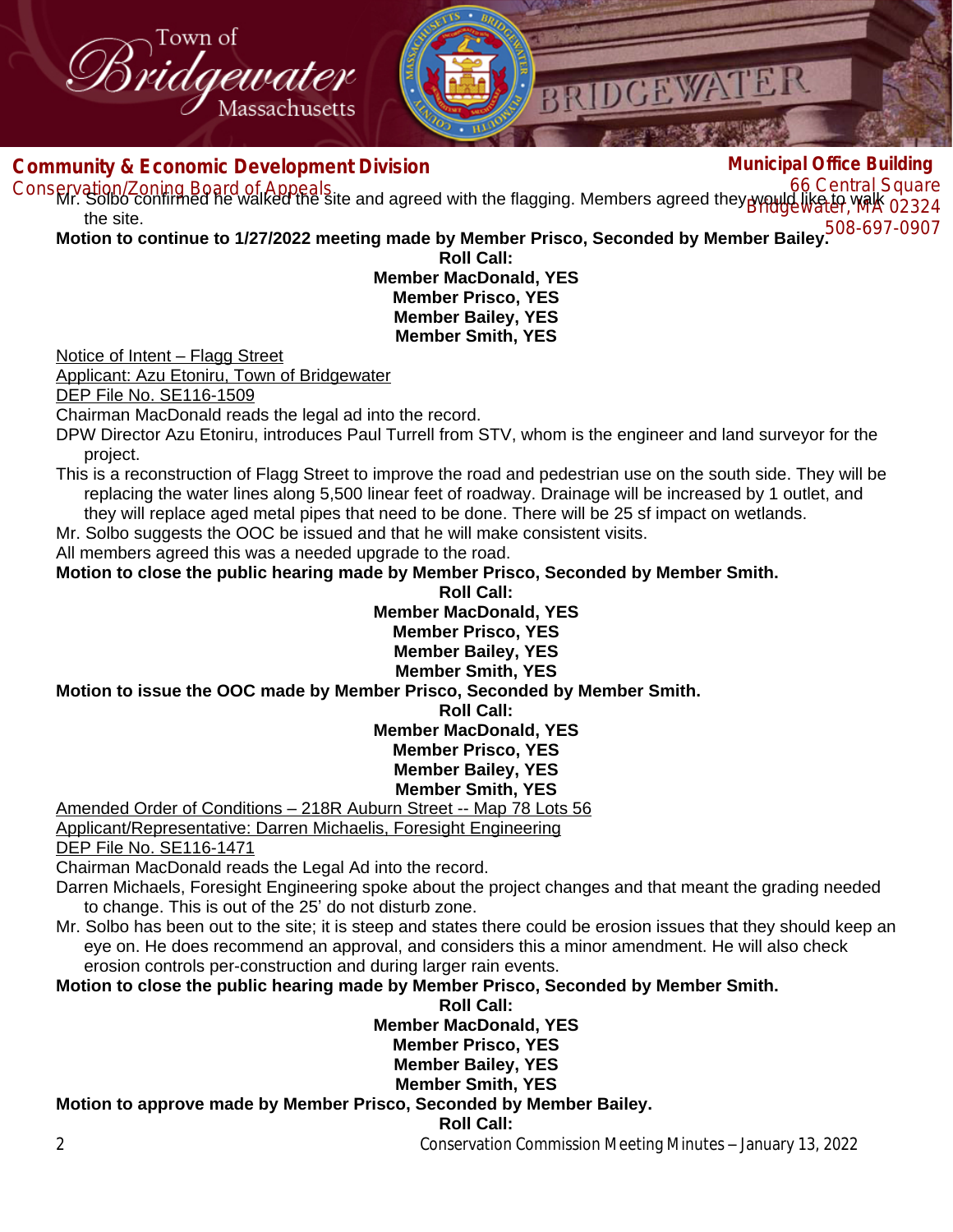

**Com[munity & Economic Development Division](http://www.bridgewaterma.org/)**

Conservation/Zoning Board of Appeals

**Member MacDonald, YES Member Prisco, YES Member Bailey, YES Member Smith, YES**

**Municipal Office Building** 66 Central Square Bridgewater, MA 02324 508-697-0907

Request for Determination of Applicability – 382 Pleasant Street -- Map 47 Lots 28 Applicant/Representative: Zenith Consulting Engineers, LLC

The application was not noticed there for this item will be moved to the next meeting.

Request for Determination of Applicability – High Street, within roadway Right of Way

Applicant: Town of Bridgewater

Representative: Azu Etoniru, DPW Director Town of Bridgewater

Mrs. Salvo reads the legal ad into the record.

- DPW Director Mr. Etoniru speaks to the Commission about how they will dig a trench, install the gas lines and then backfill. The lines will be suspended and insulated over the river. They will have proper erosion controls and no stock piling.
- Mr. Solbo states this would usually be an exempt project, and he believes this should be a negative recommendation.

Member Smith asks if there are plans to reinforce the bridge.

DPW Director Etoniru shares that there are not as it will sustain the upgrades.

**Motion to approve made by Member Prisco, Seconded by Member Bailey.**

#### **Roll Call: Member MacDonald, YES Member Prisco, YES Member Bailey, YES Member Smith, YES**

# **Conservation Commission Business**

**Administrative Items**

Certificate of Compliance – Crimson Way -- Map 111 Lot 44, 15, 46, 47, 48, 49, 50, 51, 43 Applicant: Crimson Heights LLC.

DEP File No. SE116-1419

Mr. Solbo shares that all conditions have been met in the OOC, and suggests to issue the COC. **Motion to approve made by Member Prisco, Seconded by Member Bailey.**

**Roll Call: Member MacDonald, YES Member Prisco, YES Member Bailey, YES Member Smith, YES**

Certificate of Compliance – 90 Hubbard Lane -- Map 14 Lot 94 Applicant: Theresa J. Wingler, Trustee of the Winger Realty DEP File No. SE116-231 Mr. Solbo did a site visit to look at the site. This needed to be closed out for a sale. **Motion to issue made by Member Prisco, Seconded by Member Smith. Roll Call:**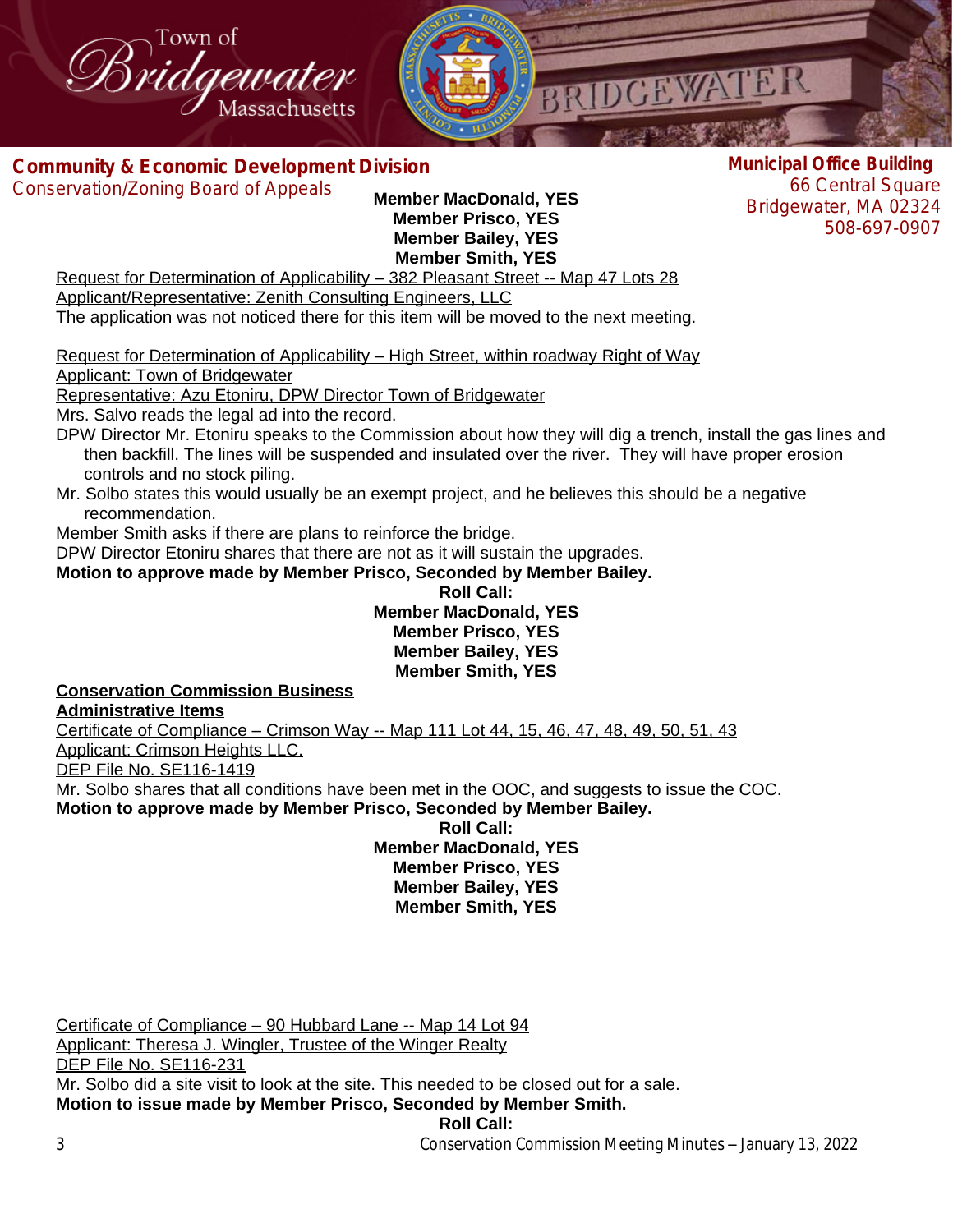



**Com[munity & Economic Development Division](http://www.bridgewaterma.org/)** Conservation/Zoning Board of Appeals

**Member MacDonald, YES Member Prisco, YES Member Bailey, YES Member Smith, YES**

**Municipal Office Building** 66 Central Square Bridgewater, MA 02324 508-697-0907

Certificate of Compliance – 0 Titicut Street – Map 122 Lot 13

Applicant: MBTA

Representative: VHB, Inc. DEP File No. SE116-1332

Mr. Solbo notes that the site is in compliance with the order of conditions. There are no Commission comments.

**Motion to approve made by Member Prisco, Seconded by Member Bailey.**

**Roll Call: Member MacDonald, YES Member Prisco, YES Member Bailey, YES Member Smith, YES**

Extension Request – 0 Plymouth Street Applicant: Silva Engineering DEP File No. SE116-1431 Mr. Solbo gave an overview to the Commission and suggested they issue the extension. **Motion to issue made by Member Prisco, Seconded by Member Smith. Roll Call:**

**Member MacDonald, YES Member Prisco, YES Member Bailey, YES Member Smith, YES**

#### **Minutes**

Approval of Meeting Minutes: November 22nd

**Motion to approve the minutes made by Member Prisco, Second Member Bailey. It was unanimously voted.** 

## **Enforcement**

Enforcement at 0 & 1300 Vernon The owner of the Property is not present at the meeting. The commission will take a look at the drafted Enforcement letter and vote to issue at the next meeting.

**Discussion** Environmental Planners Report Discussion on signatures Mr. Solbo spoke about support letter for a grant A site visit was discussed to be held on January 18<sup>th</sup>.

## **Adjournment**

**MOTION: Member Smith moves to adjourn, Member Bailey seconds.**

4 Conservation Commission Meeting Minutes – January 13, 2022